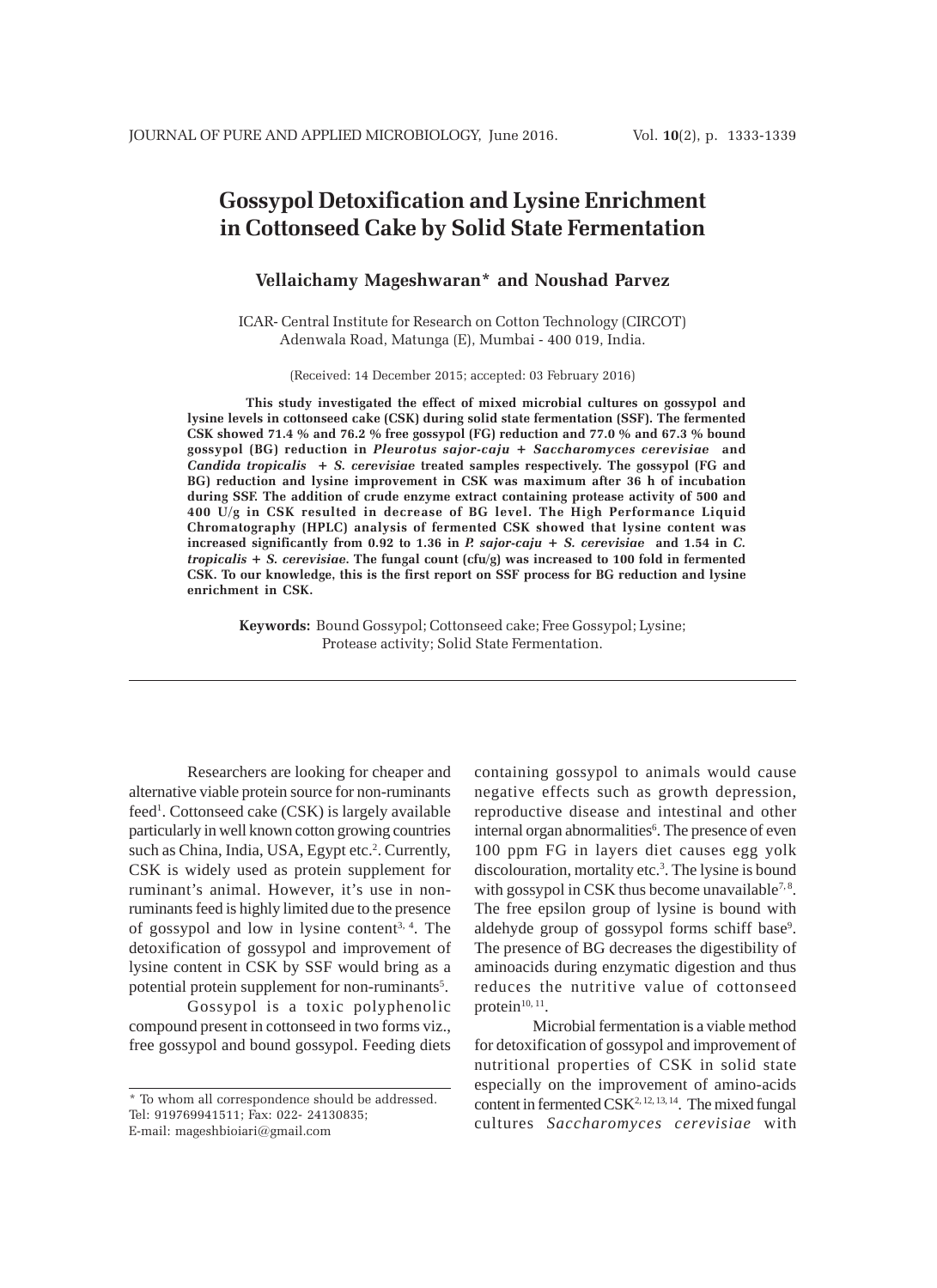*Aspergillus niger* and *Aspergillus niger* with *Aspergillus oryzae* were proved to be effective in gossypol detoxification and nutritive quality improvement in cottonseed meal $14, 15$ . Though microbial fermentation for FG reduction was reported earlier, not much information is available on effect of microbial fermentation on BG level and lysine content in CSK. Considering the above, the present study was taken to evaluate the effect of SSF process on BG level and lysine content in CSK.

# **MATERIALS AND METHODS**

#### **Microorganisms and culture conditions**

The test microorganisms used in this study viz., *Pleurotus sajor-caju* MTCC 1806, *Saccharomyces cerevisiae* MTCC 6933, *Candida tropicalis* MTCC 1406 were obtained from. Microbiology Lab, ICAR-CIRCOT. The cultures were grown in malt extract broth at 30°C under shaking conditions at 48 hours. The cultures were maintained in malt extract slants at 4°C.

## **Preparation of cottonseed cake substrate**

Undecorticated cottonseed cake (CSK) sample was obtained from M/s star oil mills, Tirupur, India. The CSK was obtained in flakes were grounded using pulveriser and used for SSF. **Preparation of microbial culture for SSF**

# The cultures mentioned above were grown in malt extract broth (pH 5.5) for 48 hours at 30°C under shaking conditions (150 rpm). After growth, the biomass was separated using centrifugation at 10,000 rpm for 5 minutes and

suspended in sterile water of the same quantity of broth culture at 4° C. The suspended biomass was used as inoculum for SSF.

#### **Solid state fermentation (SSF)**

Fifty g of grounded CSK was taken in 500 ml conical flasks and mixed with lactic acid @ 0.5  $\%$  (v/w) and incubated for 30 minutes. The disinfected CSK was inoculated with 20 % of microbial cultures (v/w) and incubated for 48 hours at room temperature ( $28 \pm 2^{\circ}$  C). Mixed microbial cultures were used for SSF. There were two treatments viz., *P. sajor-caju* + *S. cerevisiae* (each 10%) (T1) and *C. tropicalis* + *S. cerevisiae* (each 10%) (T2). A control was maintained in which no microbial treatment was given. The initial moisture content of 70% (including microbial cultures) was maintained using sterile water. Five g of samples were taken during solid state fermentation at 6 hours interval viz., 0, 6, 12, 18, 24, 30, 36, 42 and 48 respectively and analyzed for microbial count, free gossypol, total gossypol and lysine content as described below.

#### **Sample preparation and analysis**

The wet sample was used for estimation of microbial count using standard serial dilution technique. The samples for other analysis were subjected for drying at 70° C for 24 hours. The processed samples were analyzed for free and total gossypol<sup>16</sup> and lysine content<sup>17</sup>. The bound gossypol (BG) was calculated from difference between the free and total gossypol. The percentage reduction of BG and FG was calculated using the formula [{(Initial value -Final value)/

| Protease        | P. sajor-caju $+ S$ . cerevisiae |                   |                   |           | $C.$ tropicalis $+ S.$ cerevisiae |                   |  |
|-----------------|----------------------------------|-------------------|-------------------|-----------|-----------------------------------|-------------------|--|
| (U/g)           | Lysine                           | Free              | Bound             | Lysine    | Free                              | <b>Bound</b>      |  |
|                 | $(\% )$                          | Gossypol $(\%)$   | Gossypol $(\%)$   | (% )      | Gossypol $(\%)$                   | Gossypol $(\%)$   |  |
| $0$ (control)   | 0.39                             | 0.22 <sup>B</sup> | 1.13 <sup>A</sup> | 0.39      | 0.22 <sup>B</sup>                 | 1.14 <sup>A</sup> |  |
| 100             | 0.40                             | 0.22 <sup>B</sup> | 1.13 <sup>A</sup> | 0.39      | 0.22 <sup>B</sup>                 | 1.14 <sup>A</sup> |  |
| 200             | 0.40                             | 0.22 <sup>B</sup> | 1.13 <sup>A</sup> | 0.40      | 0.21 <sup>B</sup>                 | 1.14 <sup>A</sup> |  |
| 300             | 0.40                             | 0.21 <sup>B</sup> | 1.11 <sup>A</sup> | 0.39      | 0.22 <sup>B</sup>                 | 1.14 <sup>A</sup> |  |
| 400             | 0.40                             | 0.30 <sup>A</sup> | 1.06 <sup>B</sup> | 0.41      | 0.32 <sup>A</sup>                 | 1.03 <sup>B</sup> |  |
| 500             | 0.41                             | 0.30 <sup>A</sup> | 1.05 <sup>B</sup> | 0.40      | 0.32 <sup>A</sup>                 | 1.04 <sup>B</sup> |  |
| $CD (P = 0.05)$ | NS                               | 0.069             | 0.035             | <b>NS</b> | 0.069                             | 0.035             |  |

Table 1. Effect of protease on lysine, free gossypol and bound gossypol in CSK

Treatment values followed by same alphabet do not differ significantly at  $P = 0.05$ . Values are the means of three different experiments. CD: Critical Difference; NS: Non Significant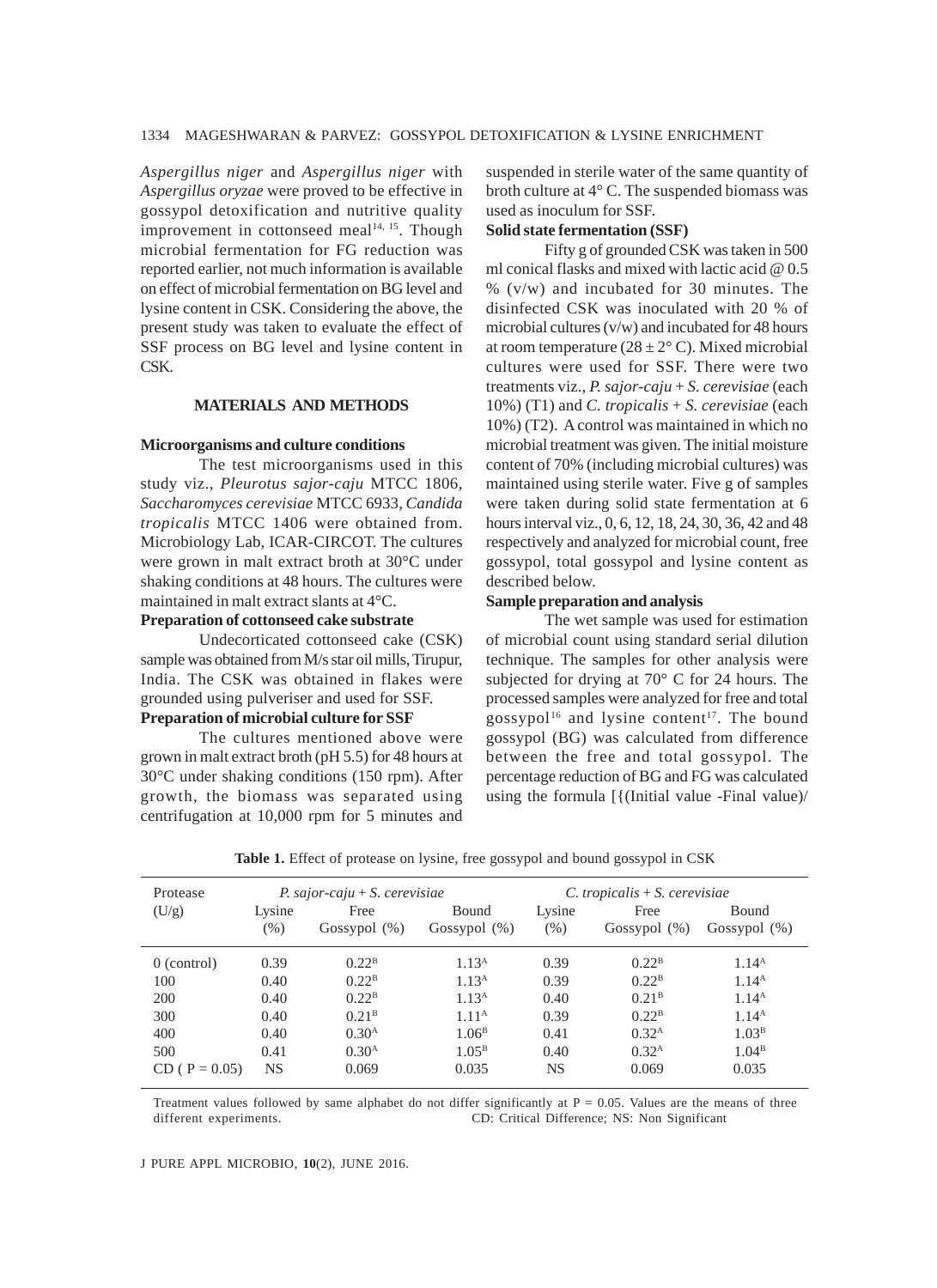| Treatment                                                                                                |   | 0 <sub>hr</sub>                         |  | 12 <sub>hr</sub> |  | $24 \text{ hr}$ |  | 36 <sub>hr</sub> |  | 48 <sup>hr</sup>                                                                                                                 |           |
|----------------------------------------------------------------------------------------------------------|---|-----------------------------------------|--|------------------|--|-----------------|--|------------------|--|----------------------------------------------------------------------------------------------------------------------------------|-----------|
|                                                                                                          | L |                                         |  |                  |  |                 |  |                  |  | A F B A A A A B A A B A A                                                                                                        |           |
| Cake fermented                                                                                           |   | $5.1x10^6$ $2.1x10^2$                   |  |                  |  |                 |  |                  |  | 8.3x10° 7.4x10° 7.4x10° 4.0x10° 4.6x10° 7.7x10° 7.6x10° 5.2x10° 5.2x10°                                                          |           |
| Cake fermented<br>with $PSC + Sc$                                                                        |   | 5.8x10 <sup>6</sup> 3.7x10 <sup>2</sup> |  |                  |  |                 |  |                  |  | $8.4 \times 10^{5}$ 6.7x10° 6.6x10° 6.6x10° 6.6x10° 6.6x10° 6.6x10° 6.6x10° 6.6x10° 6.6x10° 6.6x10° 6.6x10° 6.6x10° 6.6x10° 7.12 | $\subset$ |
| with $Ct + Sc$<br>Control                                                                                |   | $2.4x10$ $4.1x103$                      |  |                  |  |                 |  |                  |  | 2.1x10 7.8x10' 7.1x10' 2.6x10 5.8x10' 3.6x10' 3.1x10 7.5x10' 6.5x10' 4.3x10 3.1x10' 4.2x10' 2.1x10'                              |           |
| F. Fungi; B: Bacteria; A: Actinomycetes; P.sc - P. sajor-caju; C. t - C. tropicalis; S. c. S. cerevisiae |   |                                         |  |                  |  |                 |  |                  |  |                                                                                                                                  |           |

lable 2. Microbial count (colony forming units/g) during solid state fermentation of CSK

Initial value  $\vert \times 100 \vert$ .

**Estimation of protease activity**

One g of fresh fermented sample of different intervals as mentioned earlier was taken in 0.1% Tween 80 (10 ml) and extraction was done at shaking conditions for two hours. The enzyme extract (supernatant) was separated by centrifugation at 10,000 rpm for 5 minutes. The protease activity in the supernatant was determined by Universal protease activity assay by taking casein as a substrate as described by Sigma Aldrich and expressed in U/g.

# **Effect of protease on FG, BG and lysine levels in CSK**

The extraction of protease from 24 h old fermented CSK (50 g) was done as described above and subjected for concentration using lyophilisation. The concentrated protease extract (500 U/ml) was added in different concentrations such as (500, 400, 300, 200 and 100 U/g) to CSK treated with lactic acid 0.5%. The initial moisture content maintained was 70%. The protease treated CSK was incubated and the samples were taken after two hours for analysis such as FG, BG and lysine content.

## **Amino acid analysis**

The amino acid profile of CSK (fermented and control) was determined as per AOAC 994 0.12 with HPLC fluorescence using OPA derivitization<sup>18</sup>. **Scanning electron microscope (SEM) analysis**

Morphology of fungal cells in 48 h old fermented CSK fresh sample was examined by an SEM. The fermented sample was mounted on the SEM stub with double-sided adhesive tape then sputter coated with gold or palladium using SPI-Module TM sputter coater (SPI Supplies Division of Structure Probe, Inc.). The sample surface was imaged using a Philips® XL30 scanning microscope operated at 10 kV with a tilt angle of 45 .

# **Statistical analysis**

Data of study analysed in the completely randomized design (CRD) using one way analysis of variance (ANOVA) (WASP.1; ICAR research complex, Goa). Three replications were kept for each experiment. A value of P < 0.05 was considered to be statistically significant.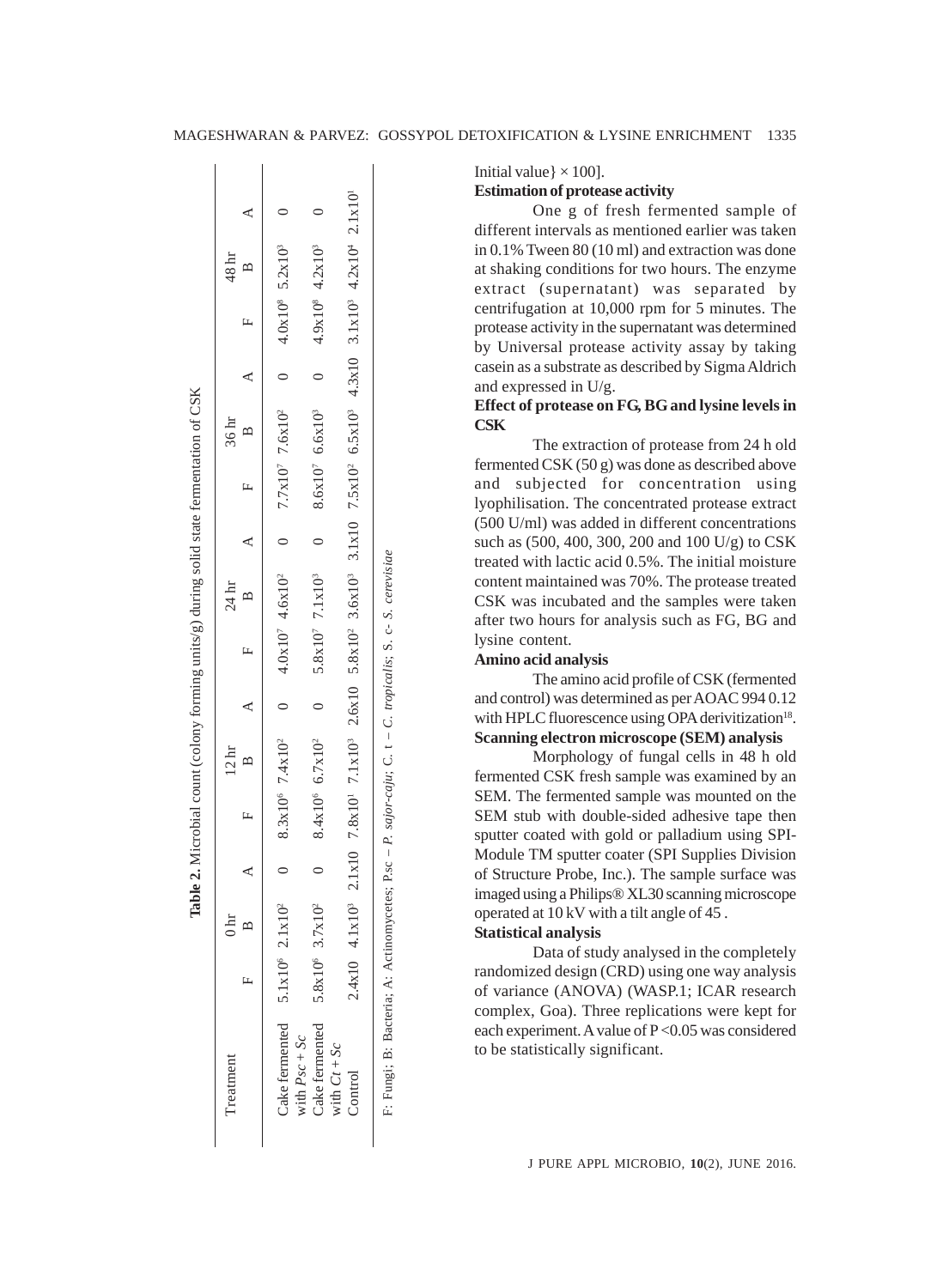#### **RESULTS**

The CSK samples were taken at different intervals during solid state fermentation and analyzed for FG, BG and lysine contents. The fresh sample was used for microbial count estimation. The results showed that the FG (%) content in fermented CSK reduced from 0.21 to 0.06 in *P. sajorcaju* + *S. cerevisiae* and 0.05 in case of *C. tropicalis* + *S. cerevisiae* which corresponds to 71.4 and 76.2 % respectively at 48 h of incubation (Fig. 1). The BG (%) was reduced from 1.13 to 0.26 in *P. sajor* $caju + S$ . *cerevisiae* and 0.37 in *C. tropicalis* + *S. cerevisiae* which corresponds to 77.0 and 67.3% respectively (Fig. 1). At 48 h of incubation, the lysine content (%) was increased (0.38 to 0.76) in *P. sajor-caju* + *S. cerevisiae* and (0.38 to 0.66) in *C. tropicalis* + *S. cerevisiae* treated samples respectively (Fig. 2). The significant decrease in gossypol (FG and BG) and increase in lysine content was started at 18 h of incubation and reached maximum after 36 h of incubation (Fig. 1 &2).

The protease activity was higher at 24 h of incubation which corresponds to 93.5 U/g and 88 U/g in *P. sajor-caju* + *S. cerevisiae* and *C. tropicalis* + *S. cerevisiae* respectively (Fig. 3). A decline in activity was observed after 36 h of incubation. The experiment on the effect of protease activity on BG and lysine levels showed that the addition of crude protease of 500 and 400 U/g in CSK results in change in FG and BG levels (Table 1). The addition of crude protease  $(500 U/g)$ to CSK results in increase in FG (0.22 to 0.30) and (0.22 to 0.32) and reduction of BG (1.13 to 1.05) and  $(1.14 \text{ to } 1.04)$  in *P. sajor-caju + S. cerevisiae* and *C. tropicalis* + *S. cerevisiae* treated samples respectively (Table 1). However, the addition of protease at these concentrations did not have any change in lysine level in CSK.

The microbial count (bacteria, fungi and actinomycetes) (cfu/g of CSK) at different incubation time was determined by serial dilution technique. The results showed that in control (CSK treated with lactic acid alone), the microbial count observed was bacteria ( $4.2 \times 10^3$ ), fungi (24) and actinomycetes (21) at 0 h of incubation while at 48 h, population estimated was, bacteria  $(4.2 \times 10^4)$ , fungi  $(3.1 \times 10^3)$  and actinomycetes  $(21)$  (Table 2). In the treated CSK, the microbial load observed was  $5.1 \times 10^6$  and  $5.8 \times 10^6$  (fungi),  $2.1 \times 10^2$  and 3.7 × 102 (bacteria) in *P. sajor-caju* + *S. cerevisiae* and *C. tropicalis* + *S. cerevisiae* respectively at 0 h of incubation. While at 48 h, the fungal count estimated was  $4.0 \times 10^8$  and  $4.9 \times 10^8$  cfu/g, which corresponds to hundred fold (10<sup>2</sup>) increase in fungal

| Amino acid<br>(g/100g) | Control           | P. sajor-caju +<br><i>S. cerevisiae</i> | $C.$ tropicalis +<br>S. cerevisiae | CD<br>$(P=0.05)$ |
|------------------------|-------------------|-----------------------------------------|------------------------------------|------------------|
| Cystine                | 4.53 <sup>c</sup> | 5.12 <sup>A</sup>                       | 4.70 <sup>B</sup>                  | 0.09             |
| Aspartate              | $0.76^{\rm B}$    | $0.78^{\rm B}$                          | 0.89 <sup>A</sup>                  | 0.09             |
| Threonine              | 1.99 <sup>B</sup> | 2.08 <sup>B</sup>                       | 2.37 <sup>A</sup>                  | 0.14             |
| Serine                 | 0.72 <sup>c</sup> | $0.84^{\rm B}$                          | 0.98 <sup>A</sup>                  | 0.09             |
| Glutamate              | 4.49 <sup>A</sup> | 3.98 <sup>B</sup>                       | 4.70 <sup>A</sup>                  | 0.23             |
| Glycine                | 0.72 <sup>B</sup> | 0.79 <sup>B</sup>                       | 0.91 <sup>A</sup>                  | 0.09             |
| Alanine                | 0.83 <sup>B</sup> | 0.83 <sup>B</sup>                       | 1.03 <sup>A</sup>                  | 0.14             |
| Valine                 | 0.89              | 0.84                                    | 0.94                               | NS.              |
| Methionine             | 0.59              | 0.52                                    | 0.57                               | <b>NS</b>        |
| Leucine $+$ Isoleucine | 2.35              | 2.40                                    | 2.37                               | <b>NS</b>        |
| Tyrosine               | 1.89 <sup>A</sup> | $2.05^{\rm A}$                          | 1.27 <sup>B</sup>                  | 0.18             |
| Phenylalanine          | 1.04 <sup>B</sup> | 1.54 <sup>A</sup>                       | 1.16 <sup>B</sup>                  | 0.15             |
| Lysine                 | 0.92 <sup>c</sup> | $1.36^{\rm B}$                          | $1.54^{A}$                         | 0.18             |
| Histidine              | $0.46^{\rm B}$    | 0.59 <sup>A</sup>                       | $0.64^{\rm A}$                     | 0.09             |
| Arginine               | 2.41 <sup>B</sup> | 2.77 <sup>A</sup>                       | $2.56$ <sup>AB</sup>               | 0.23             |

**Table 3.** Amino acid profile of fermented CSK

Treatment values followed by same alphabet do not differ significantly at  $P = 0.05$ . Values are the means of three different experiments.CD: Critical Difference; NS: Non Significant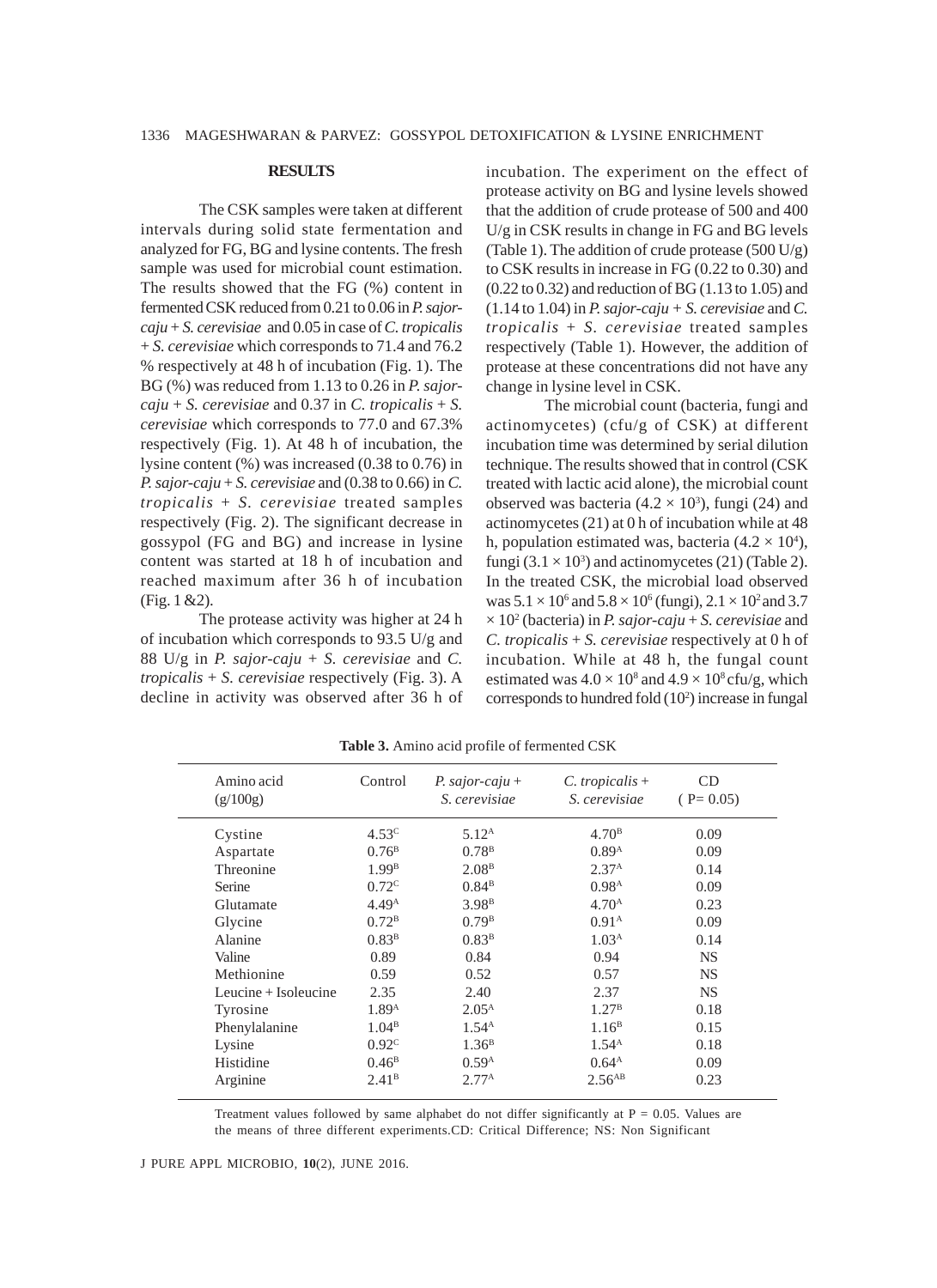count (Table 2). The SEM analysis showed the dense presence of round globular yeast cells in *C. tropicalis* + *S. cerevisiae* treated CSK samples (Fig. 4).

The amino acid analysis of fermented CSK using HPLC method revealed that there is an increase in profile of aminoacids contents. The lysine content was increased significantly from 0.92 to 1.36 in *P. sajor-caju* + *S. cerevisiae* and 1.54 in *C. tropicalis* + *S. cerevisiae* treated samples respectively*.* The increase in other aminoacids observed were arginine, cystine, phenyl alanine etc. (Table 3).

#### **DISCUSSION**

The previous experiments on screening of microbial strains for gossypol detoxification in CSK showed that the mixed culture, *P. sajor-caju* + *S. cerevisiae* and *C. tropicalis* + *S. cerevisiae* showed maximum detoxification of FG in CSK<sup>19</sup>. The present study was aimed to evaluate the effect of SSF on BG and lysine content in CSK. The analysis of samples at different intervals showed that the FG and BG reduction occurs from 18 h of incubation and recorded maximum after 36 h of incubation (Fig. 1). The results are in accordance with previous reports on FG reduction in cottonseed meal by SSF<sup>2, 20, 21</sup>.



Deration of solid state fermentation (h)

**Fig. 1.** Effect of solid state fermentation on Free Gossypol (FG) and Bound Gossypol (BG) levels in CSK. (• Control (BG), ▲ Control (FG), × *P. sajor-caju* + *S. cerevisiae* (BG), ♦ *P. sajor-caju* + *S. cerevisiae* (FG), × *C. tropicalis* + *S. cerevisiae* (BG), *C. tropicalis* + *S. cerevisiae* (FG))



**Fig. 3.** Protease activity during solid state fermentation of CSK. (♦ *P. sajor-caju* + *S. cerevisiae*, *C. tropicalis* + *S. cerevisiae*, Control)



Duration of solid state fermentation (h)





**Fig. 4.** Presence of yeast cells (white globule like) in *C. tropicalis* + *S. cerevisiae* fermented CSK

J PURE APPL MICROBIO*,* **10**(2), JUNE 2016.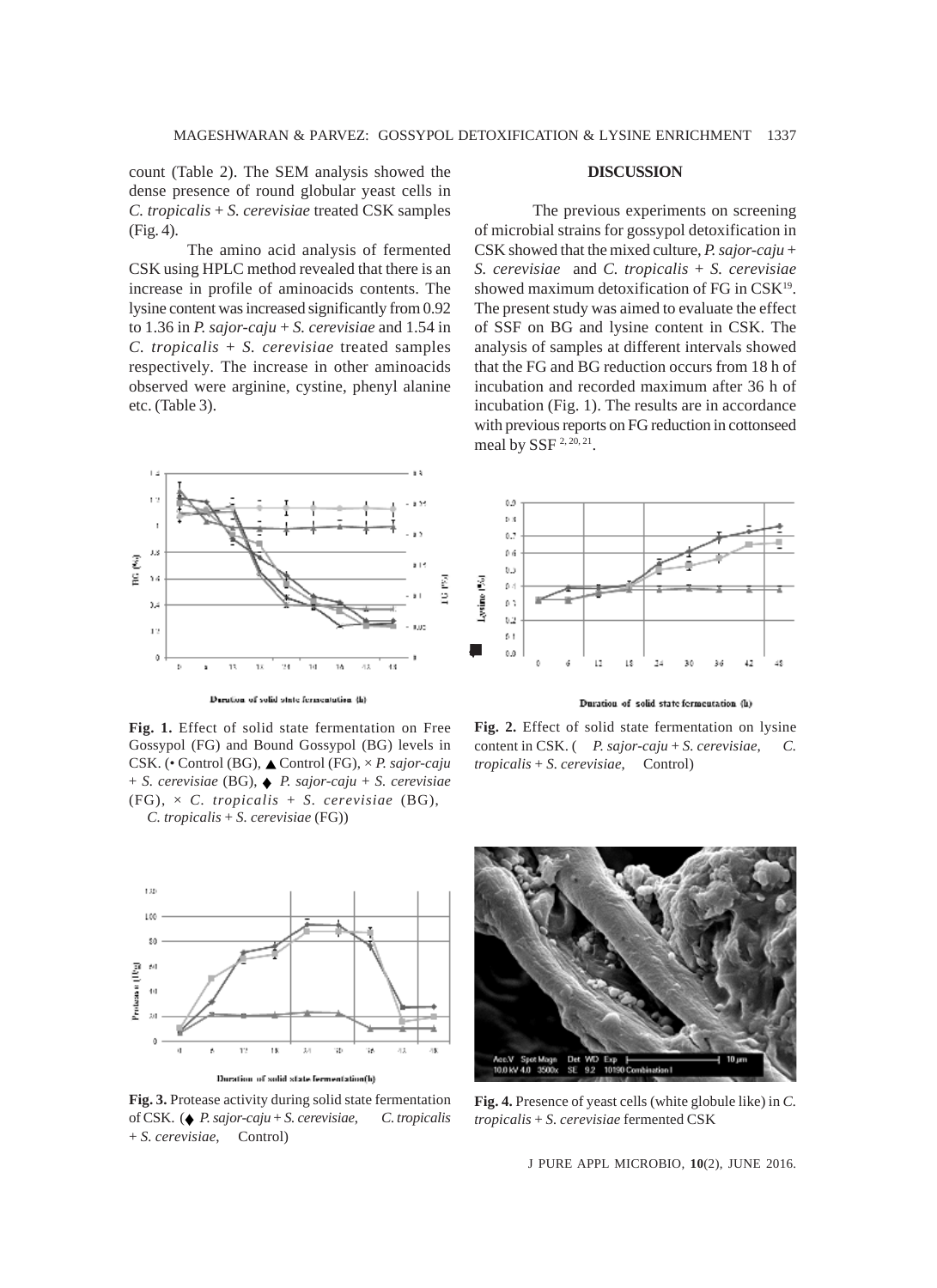## 1338 MAGESHWARAN & PARVEZ: GOSSYPOL DETOXIFICATION & LYSINE ENRICHMENT

During the fermentation, the increase in lysine content was observed along with increase in incubation period. The analysis at different intervals showed that the increase in lysine content was observed after 18 h (Fig. 2). The SSF is one of the viable tools to enrich the amino-acids content in agro-residues<sup>22, 23</sup>. In a similar study, SSF of cottonseed meal improved the lysine content from  $0.52$  % to  $0.68\%$ <sup>13</sup>. The olive mill waste along with molasses fermented by *Paecilomyces variotii* showed lysine enrichment from 0 to 0.27  $\%^{24}$ . In another study, cottonseed meal treated with microbial cultures showed increase in crude protein from 23.8 to 29.0% and lysine content from 1.04 to  $1.16 \%$ <sup>12</sup>.

In our study, protease activity was estimated at different intervals during SSF and the results showed that the maximum activity was observed during the incubation period of 24 h (Fig. 3). The addition of protease (500 and 400 U/g) in CSK resulted in decrease in BG and increase in FG (Table 1). Thus the results suggests that release of FG by proteases is responsible for BG reduction in CSK. Khandeparkar et al.  $(1981)^{25}$  reported the relationship between the release of FG and protease activity in *B. subtilis* inoculated medium containing cottonseed meal. The addition of proteases is generally practiced in animal feed industries to increase the digestibility of protein $26$ .

In this study, lactic acid @ 0.5 % was used as disinfectant only and hence the presence of certain microflora was observed in control (disinfected CSK) (Table 2). Lactic acid has been known for disinfectant and also as additive in animal feed to improve the palatability<sup>27</sup>. The increase in fungal count of 100 times in fermented CSK was observed at 48 h of incubation. The similar observation of increased microbial count was observed in SSF of palm kernel cake by *Rhizopus oryzae* Me0128. The dense presence of round globular yeast cells was observed in SEM analysis (Fig. 4). Thus, the results suggest the increase in lysine might be due to increase in microbial count in fermented CSK. The amino acids content analysis by HPLC showed that lysine content was increased from 0.92 to 1.36 and 1.54 in *P. sajor-caju* + *S. cerevisiae* and *C. tropicalis* + *S. cerevisiae* treated samples which is ever higher

than previous reports on SSF for lysine improvement in cottonseed meal (Table 3).

#### **CONCLUSIONS**

The present study revealed that mixed fungal cultures, *P. sajor-caju* + *S. cerevisiae* and *C. tropicalis* + *S. cerevisiae* reduced gossypol level (FG and BG) and increased the lysine content in CSK during SSF. The BG reduction in fermented CSK might be due to release of proteases by fungal cultures while the increase in lysine content corresponds to increase in fungal biomass during SSF. Thus the fermented CSK developed by SSF process would be a viable protein supplement for non-ruminants. In continuation, the mechanism of action of protease on gossypol-lysine complex may be studied.

#### **ACKNOWLEDGEMENT**

The authors are thankful to National Agricultural Science Fund (NASF), ICAR for financial support to this work.

#### **REFERENCES**

- 1. Martens, S.D., Tiemann, T.T., Bindelle, J., Peter, M., Lascano, C.E. Alternative plant protein sources for pigs and chickens in the tropics – nutritional value and constraints: a review. *J. Agr. Rural Develop. Trop. Subtrop*., 2012; **113**(2): 101-23.
- 2. Weng, X.Y., Sun, J.Y. Biodegradation of free gossypol by a new strain of *Candida tropicalis* under solid state fermentation: Effects of fermentation parameters. *Process Biochem*., 2006a; **41**: 1663-8.
- 3. Nagalakshmi, D., Rama Rao, S., Panda, A., Sastry, V. Cottonseed meal in poultry diets. *J. Poult. Sci*., 2007; **44**: 119-34.
- 4. Watkins, S.E., Skinner, J.T., Adams, M.H., Waldroup, P.W. An evaluation of low-gossypol cottonseed meal in diets for broiler chickens: 1. Effect of cottonseed meal level and lysine supplementation. *J. Appl. Poult. Res*., 1993; **2**: 221-6.
- 5. Tang, J.W., Sun, H., Yao, X.H., Wu, Y.F., Wang, X., Feng, J. Effects of replacement of soybean meal by fermented cottonseed meal on growth